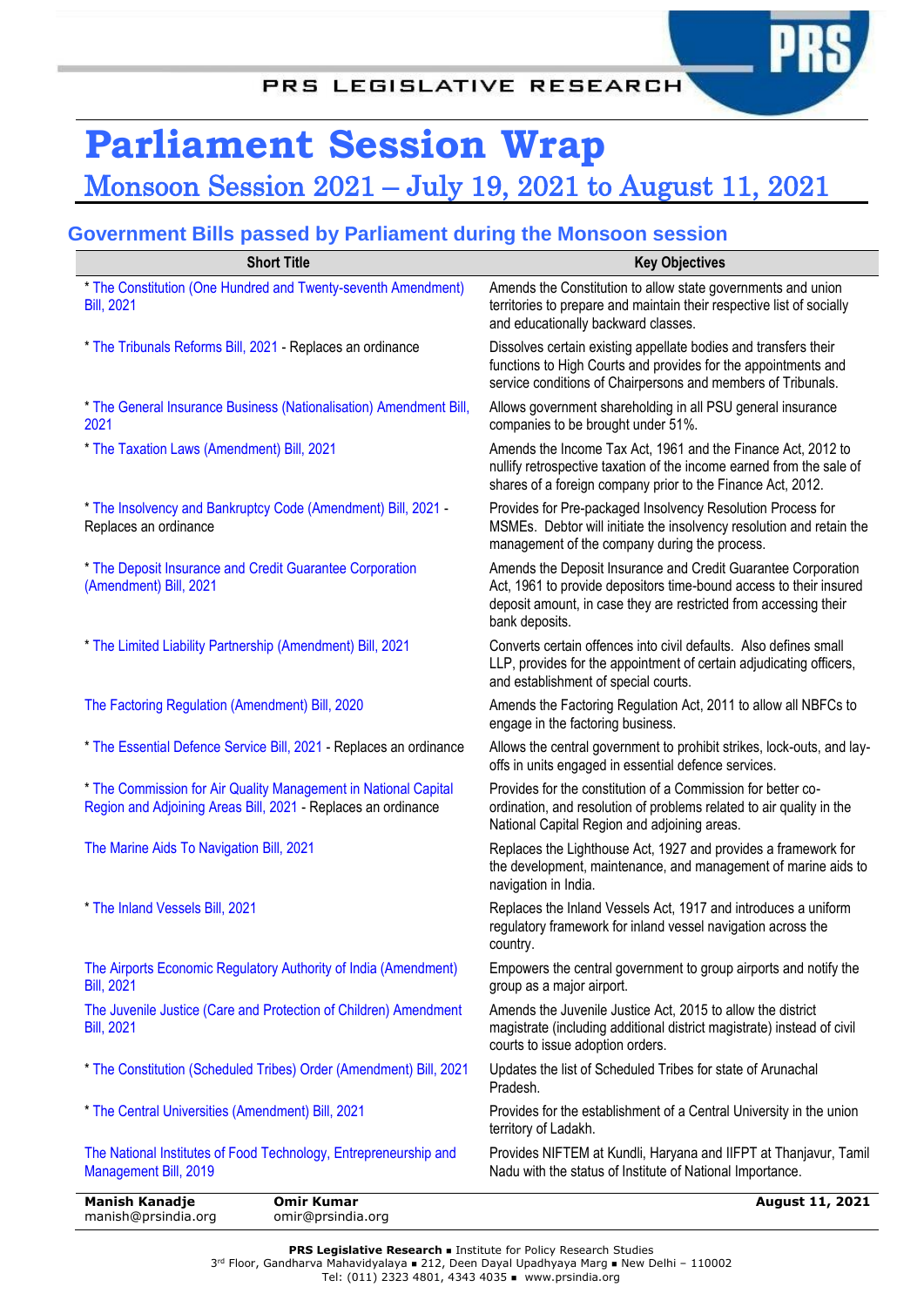| <b>Short Title</b>                                                                | <b>Key Objectives</b>                                                                                                                                                                                                     |
|-----------------------------------------------------------------------------------|---------------------------------------------------------------------------------------------------------------------------------------------------------------------------------------------------------------------------|
| * The Coconut Development Board (Amendment) Bill, 2021                            | Changes the composition of the Coconut Development Board to<br>make the post of the Chairman a non-executive one and create a<br>separate post of Chief Executive Officer.                                                |
| * The National Commission for Homoeopathy (Amendment) Bill,<br>2021               | Specifies that all powers exercised and functions performed by the<br>Board of Governors (constituted under the 1973 Act) will be<br>deemed to have been done under the 2020 Act and will continue to<br>remain in force. |
| * The National Commission for Indian System of Medicine<br>(Amendment) Bill, 2021 | Specifies that all powers exercised and functions performed by the<br>Board of Governors (constituted under the 1970 Act) will be<br>deemed to have been done under the 2020 Act and will continue to<br>remain in force. |
| * The Appropriation (No.3) Bill, 2021                                             | Authorises expenditure from the Consolidated Fund of India for the<br>financial year 2017-18 in excess of the expenditure approved for<br>that year.                                                                      |
| * The Appropriation (No.4) Bill, 2021                                             | Authorises expenditure from the Consolidated Fund of India for the<br>financial year 2021-22.                                                                                                                             |
| * These Bills were introduced during Monsoon Session, 2021.                       |                                                                                                                                                                                                                           |

Sources: Relevant Bills; Bulletins of Lok Sabha and Rajya Sabha; PRS.

## **Government Bills passed by one House and pending in the other House**

| <b>LOK SABHA</b>                                                      |               |                                             |
|-----------------------------------------------------------------------|---------------|---------------------------------------------|
| <b>Short Title</b>                                                    | Introduced on | Passed by Lok Sabha, Pending in Rajya Sabha |
| The Surrogacy (Regulation) Bill, 2019                                 | 15 Jul 2019   | Passed on 5 Aug 2019                        |
| The Dam Safety Bill, 2019                                             | 29 Jul 2019   | Passed on 2 Aug 2019                        |
| The Inter-State River Water Disputes (Amendment) Bill, 2019           | 25 July 2019  | Passed on 31 July 2019                      |
| Sources: Relevant Bills; Bulletins of Lok Sabha and Rajya Sabha; PRS. |               |                                             |

## **Government Bills pending in both Houses from earlier Sessions of Parliament**

| <b>LOK SABHA</b>                                                                          |               |                                                                                          |
|-------------------------------------------------------------------------------------------|---------------|------------------------------------------------------------------------------------------|
| <b>Short Title</b>                                                                        | Introduced on | <b>Status</b>                                                                            |
| The DNA Technology (Use and Application) Regulation Bill,<br>2019                         | 8 Jul 2019    | Standing Committee report on 3 February 2021                                             |
| The Anti-Maritime Piracy Bill, 2019                                                       | 9 Dec 2019    | Standing Committee report on 11 February 2021                                            |
| The Maintenance and Welfare of Parents and Senior Citizens<br>(Amendment) Bill, 2019      | 11 Dec 2019   | Standing Committee report on 29 January 2021                                             |
| The Personal Data Protection Bill, 2019                                                   | 11 Dec 2019   | Joint Select Committee to submit report by the first<br>week of the Winter 2021 session. |
| The Assisted Reproductive Technology (Regulation) Bill,<br>2020                           | 14 Sep 2020   | Standing Committee Report on 19 March 2021                                               |
| The National Institute of Pharmaceutical Education and<br>Research (Amendment) Bill, 2021 | 15 Mar 2021   | Standing Committee Report on 4 Aug 2021                                                  |
| <b>RAJYA SABHA</b>                                                                        |               |                                                                                          |
| <b>Short Title</b>                                                                        | Introduced on | <b>Status</b>                                                                            |
| The Pesticides Management Bill, 2020                                                      | 23 Mar 2020   | Standing Committee Report to be tabled                                                   |
| The Cinematograph (Amendment) Bill, 2019                                                  | 12 Feb 2019   | Standing Committee Report on 16 Mar 2020                                                 |
| The Registration of Marriage of Non-Resident Indian Bill,<br>2019                         | 11 Feb 2019   | Standing Committee Report on 13 Mar 2020                                                 |
| The Constitution (125th Amendment) Bill, 2019                                             | 6 Feb 2019    | Standing Committee Report on 5 Mar 2020                                                  |
| The Constitution (Scheduled Tribes) Order (Amendment) Bill,<br>2019                       | 9 Jan 2019    | Not referred to Standing Committee                                                       |
| The Waqf Properties (Eviction of Unauthorised Occupants)<br><b>Bill, 2014</b>             | 18 Feb 2014   | Standing Committee Report on 12 Aug 2015                                                 |
| The Assam Legislative Council Bill, 2013                                                  | 10 Dec 2013   | Standing Committee Report on 17 Feb 2014                                                 |